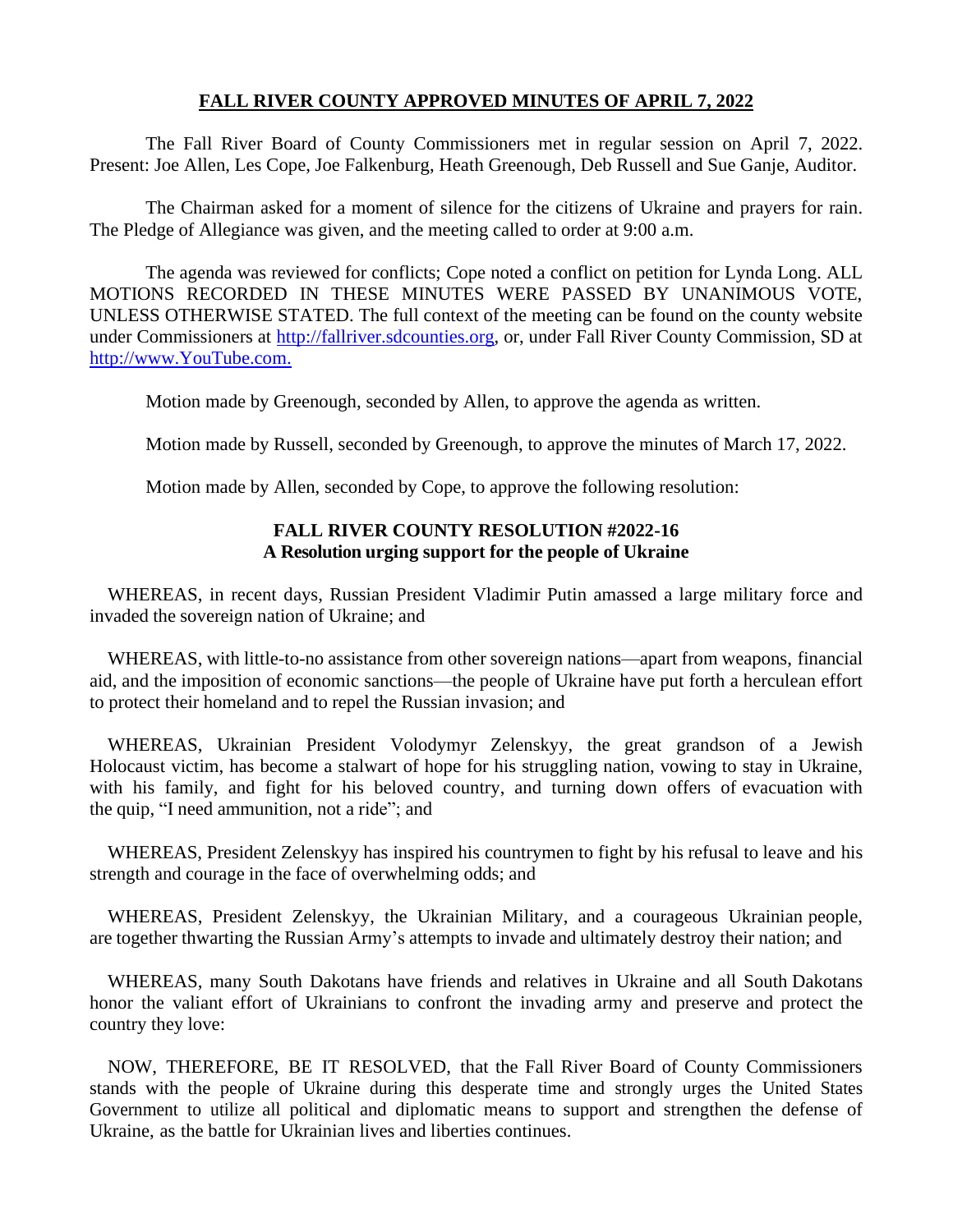/s/Joe Falkenburg, Chairman Fall River County Commission

Attest: /s/Sue Ganje, County Auditor Fall River County

Motion made by Greenough, seconded by Allen, to surplus to junk a Dell Precision T1700 CPU, #02042, Auditor's Office.

Motion made by Russell, seconded by Greenough, to approve travel for Sue Ganje and Bobbie Janis, Auditor's Office and Chaela Holmes, Treasurer's Office, to attend the Spring Conference, May 3 and May 4, 2022 at the Ramkota in Pierre, SD and that the Auditor and the Treasurer provide a followup report.

Motion made by Russell, seconded by Allen, to approve longevity pay for Dave Weishaupl (Maintenance), \$50 per month, beginning during March payroll.

Motion made by Greenough, seconded by Russell, to approve longevity pay for Anthony Otteson (Jailer), \$50 per month and Crispeen Stover (Highway Department), \$25 per month, beginning during April 2022 payroll.

The board received notification by the P.E.O. Chapter M of a raffle to be held during the Hot Springs Chamber Spring Fling Home and Garden Show on April 30, 2022. The funds that are raised will go for scholarships, loans and grants awarded to women to further their education.

Motion made by Greenough, seconded by Russell, to approve setting a hearing for the 2022- 2023 Retail (on-off sale) Malt Beverage and SD Farm Wine Licenses on May 5, 2022 at 9:30 a.m.

Motion made by Greenough, seconded by Cope, to approve changing June 2, 2022 meeting to June 9, 2022 to allow for the Official Canvass of the 2022 Primary Election.

Motion made by Russell, seconded by Allen, to approve the following resolution:

# **FALL RIVER COUNTY RESOLUTION #2022-18**

## **Resolution Requiring Commission Approval for Grants**

WHEREAS, the Fall River County Board of Commissioners acknowledge that departments have a need to make applications for grants in the course of their work, and

WHEREAS, County Commissioners appreciate the savings of county funds if grants can be secured, and

WHEREAS, most grants come with certain requirements, such as a need to submit proof of purchase to get reimbursement, and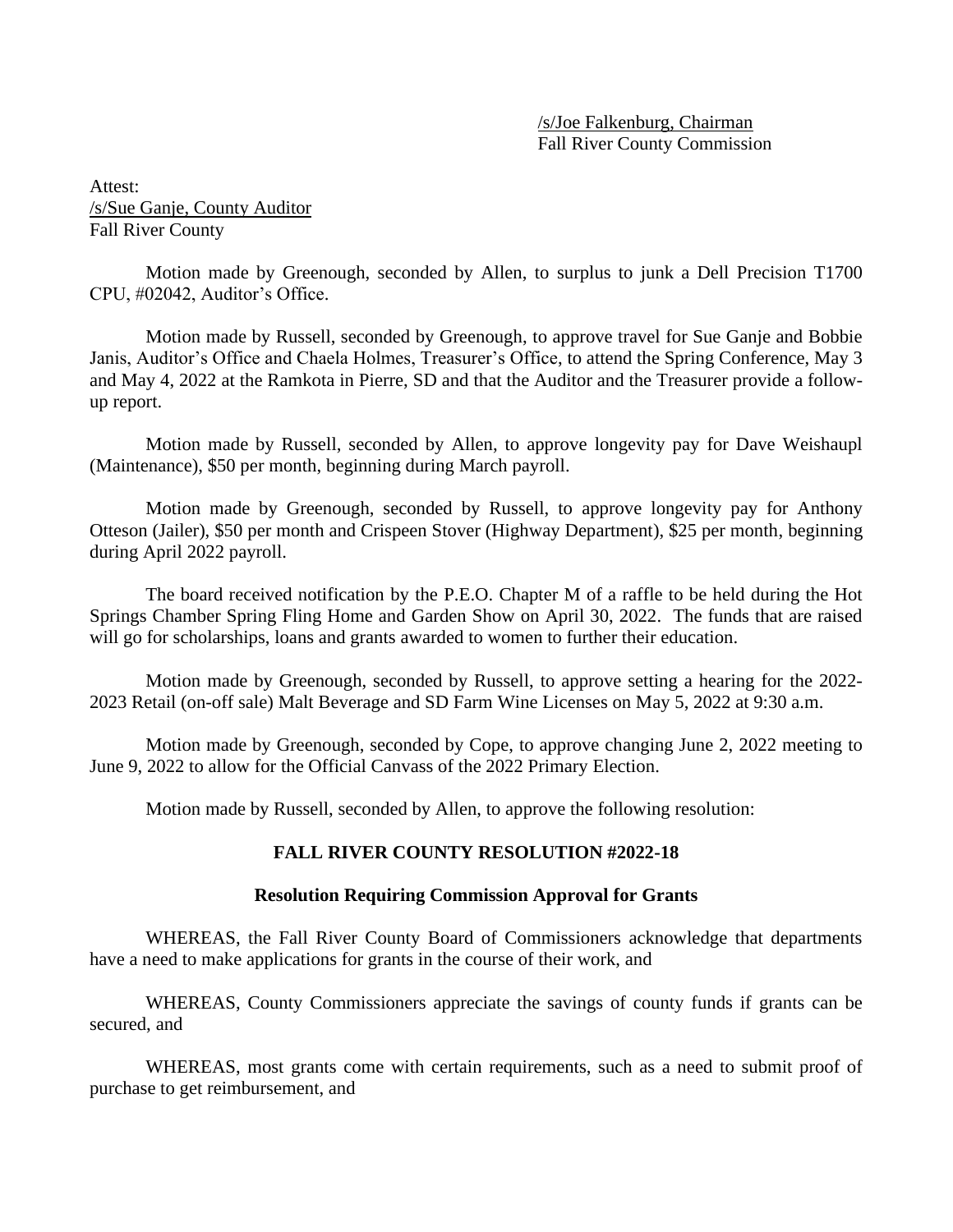WHEREAS, to allow for better tracking of grants in the county, prior approval would benefit the county, and

NOW THEREFORE BE IT RESOLVED, that any department that is funded by the County through budget allocation shall be eligible to apply for grant funds using the Fall River County Federal Tax ID number, and that all grants that are applied for must have prior approval of the Board of Commissioners before the grant application is submitted, with a detailed report for the purpose of the grant, estimated cost and the estimated continuing cost to the county (if applicable). Once approved by the Commission, a copy shall be given to the County Auditor for Legislative Audit purposes.

Dated at Fall River County, SD this 7<sup>th</sup> day of April, 2022.

/s/Joe Falkenburg, Chairman Fall River County Commission

Attest: /s/Sue Ganje, County Auditor Fall River County

Bob Evans, Sheriff, reported to the Board that there are 10 males and 6 females in the Fall River County Jail, with 1 male and 1 female in the Pennington County Jail, for a total of 18 inmates.

Motion made by Greenough, seconded by Allen, to approve hiring Jordan Hanson, Dispatch, \$16.00 per hour, effective March 29, 2022, as per union contract.

Motion made by Allen, seconded by Russell, to approve the Law Enforcement Certification Policy for Fall River County and authorize the Chairman and the Sheriff to sign.

Discussion was held on employees leaving the Sheriff's Department and lack of availability of homes in Edgemont for the new deputy to live; the Board advised the Sheriff to notify, work with and maintain communication with the Edgemont City Council.

Frank Maynard, Emergency Management, met with the Board. Motion made by Greenough, seconded by Allen, to approve the  $2<sup>nd</sup>$  Quarter Single Signature form and authorize Chairman to sign.

Maynard discussed with the board on the need to get quotes for cleaning the ducts in the Jail/Dispatch area; notification that the Hazardous Material Emergency Preparedness (HMEP) Grant is completed for 2023 and the spotter training is April 12, 2022. Maynard spoke of receiving a billing for a fire in 2020 by the South Dakota Wildland Fire. Discussion was again held on the need for a new location for county communication equipment on Battle Mountain due to Golden West's intent to sell their towers. The board discussed the years of road maintenance the county provided that all users benefited from, along with the money the county pays for phone and tech support. Maynard will continue to pursue the issue. Maynard also reported on fires and incidents.

Stacey Martin, GIS, spoke to the Board about a road with an incorrect name. The sign is on the plan to be replaced this year and the Board agreed to change the name to WG Flat, rather than WG Flats, without going thru the name change process.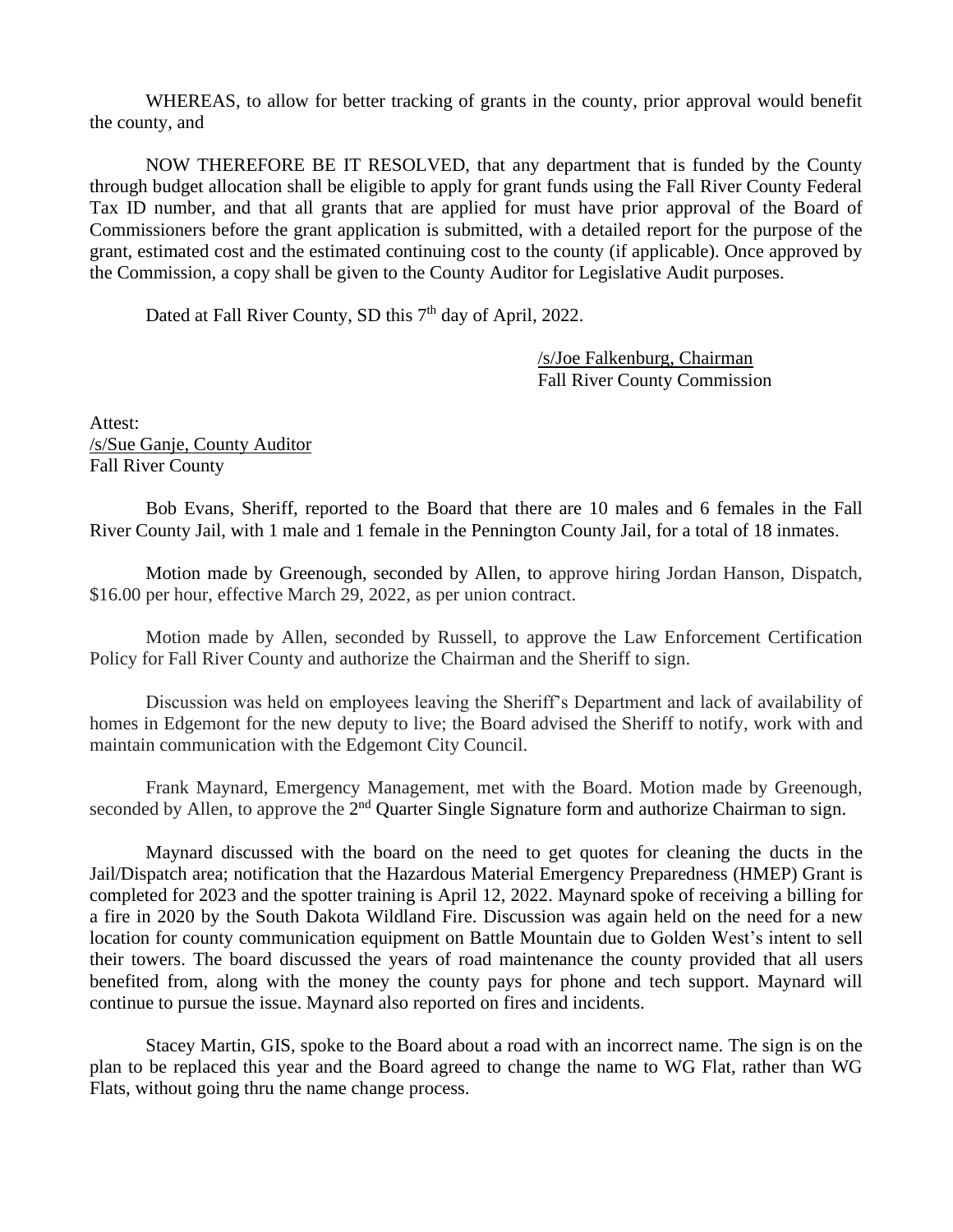Motion made by Greenough, seconded by Russell, to approve hiring Jazmin Harris, Register of Deeds, Administrative Assistant, \$13.00 per hour, effective March 28, 2022, as per union contract.

Justin O'Neill, Attorney, and Lynda Long were present for the hearing to vacate a street in Oral, as advertised. The majority of individuals in the audience spoke against vacating the street. Motion made by Russell, seconded by Greenough, to deny vacating the street for Lynda Long, due to possible changes in the future. With Allen voting no and Cope abstaining, all others voting yes by roll call vote, motion passed.

Randy Seiler, Highway Superintendent, met with the Board. Motion made by Greenough, seconded by Cope, to approve the Golden West Telecommunication's Application for Permit to Occupy County Highway Right-of-Way, from an existing vault near 11824 Indian Canyon Road to 11864 Indian Canyon Road, Project Number T22080.

Commissioner Allen requested a Golden West representative be at the next meeting. Seiler advised that he had asked the Fall River Feedlot to assist with the chip seal project near the Feedlot, they responded with a no, as it is a county road. Seiler says no one helps with the Oral Road, but Pete Lien and Sons help with the Buffalo Gap Road due to heavy traffic from their company.

Motion made by Greenough, seconded by Russell, to approve two Fall River County Pipeline Easements between Fall River County and Bart Krautschun - 1) in that area adjacent to the SE1/4 Quarter of Section 24 in Township 7S, Range 7E, and the SW1/4 Quarter of Section 19 in Township 7S, Range 8E of the Black Hills Meridian, Fall River County, South Dakota, the pipeline to run from the SW1/4 Quarter of Section 19 in Township 7S, Range 8E, to the SE1/4 Quarter of Section 24 in Township 7S, Range 7E, of the Black Hills Meridian, Fall River County, South Dakota, 2) and in that area adjacent to the SE1/4 Quarter of Section 24 in Township 7S, Range 7E, and the NE1/4 Quarter of Section 25 in Township 7S, Range 7E, of the Black Hills Meridian, Fall River County South Dakota, and the pipeline to run from the SE1/4 of Section 24 in Township 7S, Range 7E, to the NE1/4 of Section 25 in Township 7S, Range 7E, of the Black Hills Meridian, Fall River County, South Dakota.

Motion made by Allen, seconded by Greenough, to approve the application for road approach permit for John Staben, approximately at the south intersection of CR 79A and CR 79 (100 yards) and will serve a field entrance.

Discussion was held on a request from the Feedlot for Road #2A to be declared as a "No Maintenance" Road. This will be brought back to the next meeting.

Motion made by Russell, seconded by Allen, to approve the Brosz Work Order for Bridge Inspections, in the total estimated amount of \$46,900.00.

Motion made by Greenough, seconded by Allen, to approve the March 2022 transfers to reimburse the highway department for fuel used or work performed as follows: Sheriff's Department for \$3,554.05 Weed and Pest Office for \$151.04; Building for \$33.64; Emergency Management for \$125.69; Election for \$16.67 and Director of Equalization \$66.69.

Fuel Quotes were presented as follows:

| 8,000 Gallons Gasoline |
|------------------------|
| \$3.959/gallon         |
| No Bid                 |
|                        |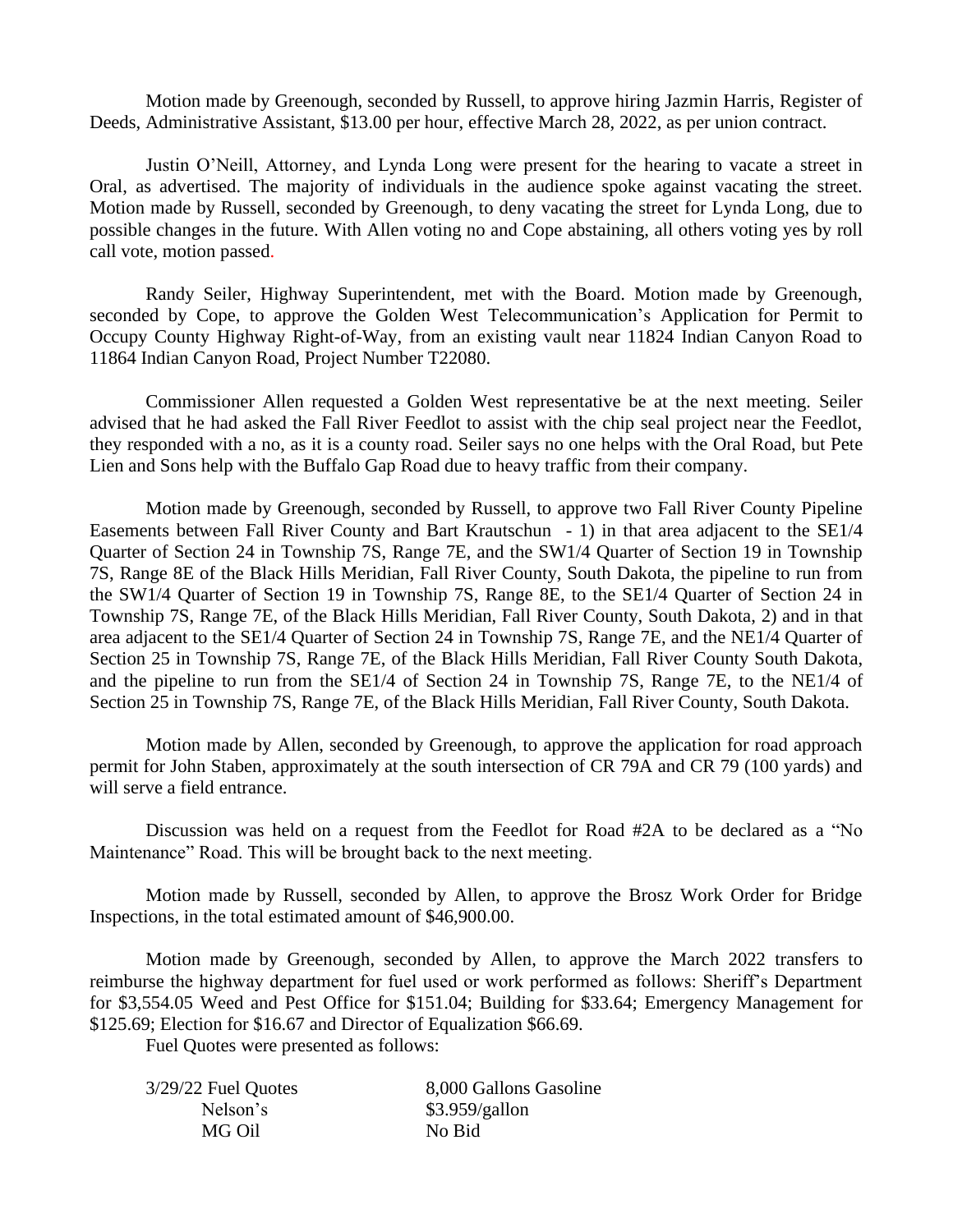### PJ's No Bid

Motion made by Russell, seconded by Cope, to approve the low and only bid from Nelson's for 8,000 gallons of gasoline at \$3.959 per gallon, for a total of \$31,672.00.

A Project list of Secondary Roads, a county highway map and a Highway and Secondary Road Recap for 2021 were presented and reviewed.

Seiler notified the Board that the State is still trying to contact area landowners regarding the Igloo Bridge; there is continued research being done on whether Shep's Canyon can be blacktopped or not; the highway is working on dust on the roads. The Argentine Bridge is now open. Discussion was held on the possibility of having another LTAP presentation for commissioners, and Seiler updated the Board that they are putting load limits on East Oral Road and they have fixed bad spots in that area. A new hire had turned down the job. The highway crew has put temporary fencing around the Chilson Bridge and the contractors are ready to get started on the project.

Motion made by Allen, seconded by Cope, to approve the bills as follows:

## **GENERAL FUND**

| AMERICAN FAMILY ASSURANCE         | AMERICAN FAMILY ASSURANCE   | \$904.83    |
|-----------------------------------|-----------------------------|-------------|
| <b>AMAZON CAPITAL SERVICES</b>    | <b>SUPPLY</b>               | \$1,351.93  |
| <b>CURA HOSPITALITY</b>           | <b>INMATE FOOD/SUPPLY</b>   | \$14,215.97 |
| A-Z SHREDDING INC                 | <b>SHREDDING</b>            | \$53.36     |
| <b>BANKS, BRIDGETTE</b>           | <b>COURT REPORTER</b>       | \$68.40     |
| <b>BLACK HILLS CHEMICAL</b>       | <b>SUPPLY</b>               | \$549.49    |
| BRUMBAUGH & QUANDAHL, P.C.        | <b>GARNISHMENT</b>          | \$36.36     |
| <b>BLACK HILLS ENERGY</b>         | UTILITY POWER ELECTRIC      | \$4,025.69  |
| BOSTON MUTUAL LIFE INS CO         | LIFE INSURANCE              | \$32.76     |
| <b>BRIGHTLY SOFTWARE INC.</b>     | <b>GIS SUPPORT CONTRACT</b> | \$329.55    |
| CAMERON, GEORGE                   | <b>COURT REPORTER</b>       | \$168.80    |
| SEVENTH CIRCUIT CASA PRG          | 2022 BUDGET ALLOTMENT       | \$1,585.00  |
| <b>CENTURY BUSINESS LEASING</b>   | COPIER LEASE AND USAGE      | \$778.87    |
| CHADRON MOTOR CO. INC,            | <b>REPAIR</b>               | \$1,829.71  |
| <b>COLBATH &amp; SPERLICH, PC</b> | CAAF/MAG/JUV                | \$3,510.66  |
| <b>CREDIT COLLECTION BUREAU</b>   | <b>COLLECTIONS</b>          | \$604.18    |
| <b>DEAN SCHAEFER</b>              | <b>COURT REPORTER</b>       | \$90.00     |
| DELTA DENTAL PLAN OF SD           | <b>DELTA DENTAL</b>         | \$2,406.20  |
| <b>EFTPS</b>                      | <b>EFTPS PAYROLL TAXES</b>  | \$37,658.61 |
| <b>EDGEMONT SENIOR MEALS</b>      | 2022 BUDGET ALLOTMENT       | \$2,500.00  |
| <b>EDGEMONT SENIOR CITIZENS</b>   | 2022 BUDGET ALLOTMENT       | \$3,000.00  |
| <b>EN-TECH LLC</b>                | <b>FUMIGATION</b>           | \$125.00    |
| FALL RIVER HEALTH SERVICE         | <b>INMATE MEDICAL</b>       | \$77.00     |
| FARRELL, FARRELL & GINSBACH       | <b>CAAF</b>                 | \$6,845.61  |
| FITZGERALD, JOHN                  | <b>CONFLICT DEPUTY</b>      | \$216.72    |
| FOUSER ENVIRONMENTAL SER.         | <b>DRUG ANALYSIS</b>        | \$320.00    |
| FR CO REGISTER OF DEEDS           | <b>SHORTAGE</b>             | \$5.00      |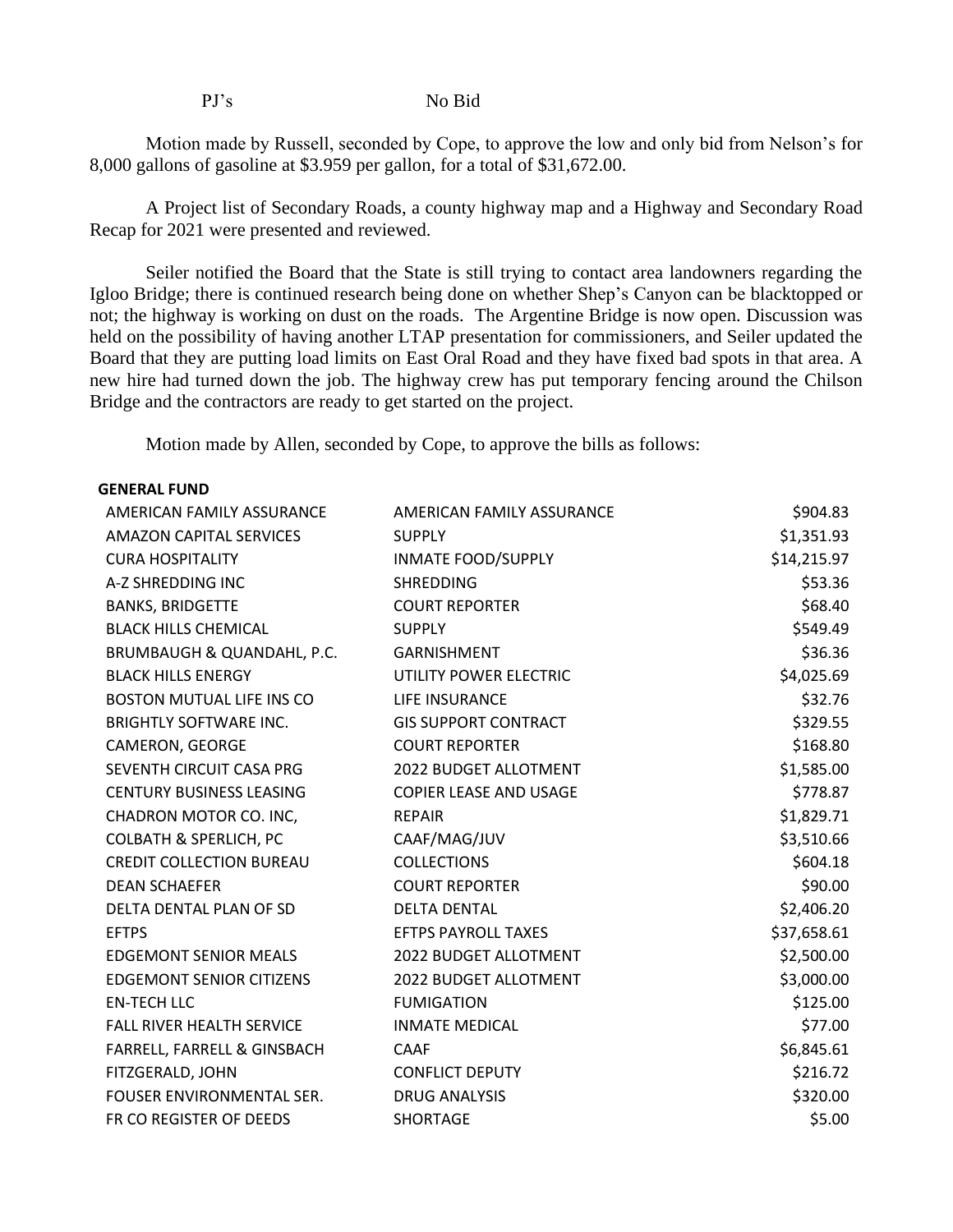| FR CONSERVATION DISTRICT              | 2022 BUDGET ALLOTMENT         | \$20,000.00 |
|---------------------------------------|-------------------------------|-------------|
| <b>GALLS</b>                          | UNIFORM ALLOWANCE             | \$126.31    |
| <b>GOLDEN WEST TECHNOLOGIES</b>       | SERVICE/NETWORK/SERVER        | \$7,261.69  |
| <b>HEAVY HIGHWAY FRINGE</b>           | <b>INSURANCE FEES</b>         | \$585.00    |
| <b>HOT SPRINGS ACE HARDWARE</b>       | <b>SUPPLY</b>                 | \$158.79    |
| HOT SPRINGS AUTOMOTIVE                | <b>SUPPLY</b>                 | \$26.90     |
| <b>HOT SPRINGS CHAMBER</b>            | SPRING FLING BOOTH            | \$60.00     |
| <b>CITY OF HOT SPRINGS</b>            | <b>1ST QTR FIRE SPRINKLER</b> | \$24.00     |
| <b>IOWA LABORERS DISTRICT</b>         | <b>HEALTH INSURANCE</b>       | \$20,892.50 |
| KATTERHAGEN, MARK                     | QMHP/MI                       | \$30.00     |
| <b>KENNEDY PIER LOTUS</b>             | QMHP/MI                       | \$151.50    |
| LIUNA LABORERS LOCAL 620              | <b>UNION DUES</b>             | \$297.00    |
| LAKOTA CONTRACTING, INC.              | <b>SUPPLY</b>                 | \$2,117.34  |
| LARSON, DANA                          | QMHP/MI                       | \$50.00     |
| LEWNO, LUCY                           | QMHP/MI                       | \$283.06    |
| LIFETIME HEARING SOLUTION             | <b>INMATE MEDICAL</b>         | \$100.00    |
| LOCKWOOD, DARCY                       | QMHP/MI                       | \$30.00     |
| MASTERCARD                            | <b>COUNTY CREDIT CARD</b>     | \$3,486.57  |
| MCNEMAR, KIM                          | QMHP/MI                       | \$300.00    |
| NATIONWIDE RETIREMENT SOL             | NATIONWIDE RETIREMENT         | \$500.00    |
| NEW YORK LIFE INSURANCE               | NEW YORK LIFE INSURANCE       | \$65.00     |
| NORTON, TINA                          | <b>CONTRACT NURSE INMATE</b>  | \$1,550.00  |
| CHILD SUPPORT PAYMENT CNT             | <b>CHILD SUPPORT</b>          | \$655.00    |
| <b>OLSON'S PEST TECHNICIANS</b>       | <b>TERMITES</b>               | \$350.00    |
| O'NEILL, JUSTIN                       | <b>CAAF</b>                   | \$4,460.32  |
| PENNINGTON COUNTY JAIL                | <b>INMATE HOUSING</b>         | \$5,440.00  |
| <b>US POSTAL SERVICE</b>              | <b>STAMPS</b>                 | \$146.00    |
| PRAIRIE HILLS TRANSIT                 | 2022 BUDGET ALLOTMENT         | \$13,000.00 |
| <b>QUILL CORPORATION</b>              | <b>OFFICE SUPPLIES</b>        | \$13.98     |
| RELIANCE STANDARD LIFE                | <b>VISION PLAN</b>            | \$272.81    |
| RUSSELL, LANCE                        | <b>MILEAGE</b>                | \$11.50     |
| SD ASSN OF CO. OFFICIALS              | 2022 SPRING WORKSHOP          | \$555.00    |
| SD RETIREMENT SYSTEM                  | <b>SDRS CONTRIBUTION</b>      | \$18,629.88 |
| SERVALL                               | RUG/UNIFORM SERVICE           | \$436.50    |
| SKINNER, MATTHEW L. PC                | CAAF/A&N                      | \$3,227.55  |
| SOFTWARE SERVICES INC                 | SOFTWARE SERVICES             | \$704.00    |
| SONNY'S SUPER FOODS                   | <b>SUPPLY</b>                 | \$85.90     |
| SOUTHERN HILLS LAW PLLC               | <b>CAAF</b>                   | \$917.64    |
| <b>STEVENS AUTOMOTIVE</b>             | <b>SERVICE</b>                | \$18.00     |
| NORTON, MIKAYLA                       | <b>BLOOD DRAW</b>             | \$600.00    |
| TRUGREEN COMMERCIAL                   | <b>LAWN CARE</b>              | \$44.35     |
| UNITED WAY BLACK HILLS                | UNITED WAY DONATION           | \$122.00    |
| <b>VERIZON WIRELESS</b>               | <b>CELL PHONE PLAN</b>        | \$503.77    |
| <b>WENDELL'S GARAGE</b>               | <b>MAINTENANCE</b>            | \$145.80    |
| <b>WESTERN FIRST AID &amp; SAFETY</b> | FIRST AID SUPPLY              | \$746.89    |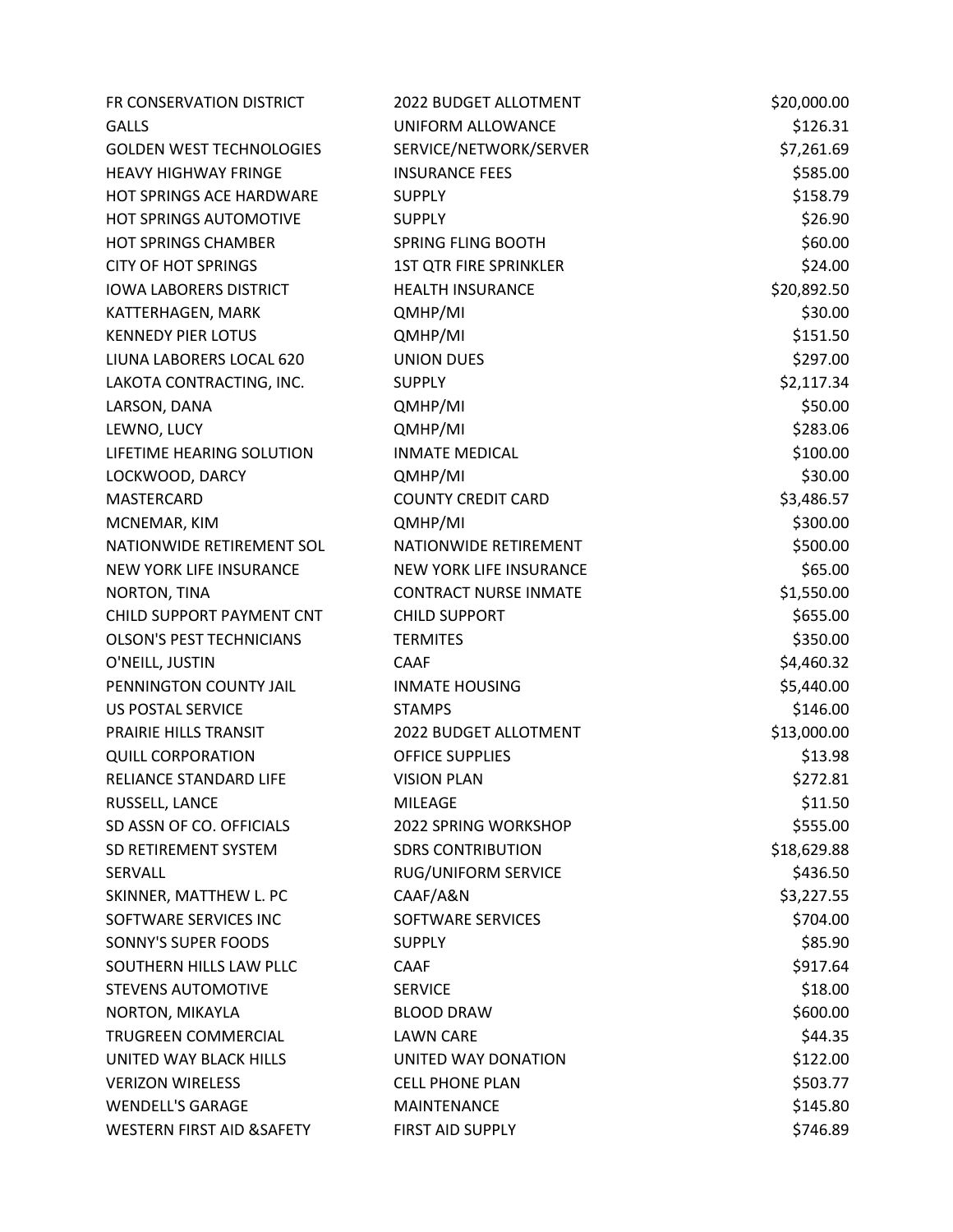| YANKTON CO. SHERIFF              | <b>SERVED</b>                 | \$100.00     |
|----------------------------------|-------------------------------|--------------|
| YANKTON CO TREASURER             | QMHP/MI                       | \$255.00     |
| MILES, SASHA                     | <b>BLOOD DRAW</b>             | \$300.00     |
| <b>WITNESS</b>                   | <b>WITNESS &amp; MILEAGE</b>  | \$427.74     |
| MOLITOR, DALE                    | <b>ANIMAL CARE</b>            | \$750.00     |
| <b>COMMISSIONERS</b>             | <b>MARCH SALARIES</b>         | \$4,100.00   |
| <b>AUDITOR'S OFFICE</b>          | <b>MARCH SALARIES</b>         | \$19,475.86  |
| <b>AUDITOR'S OFFICE</b>          | <b>OVERTIME</b>               | \$15.59      |
| <b>TREASURER'S OFFICE</b>        | <b>MARCH SALARIES</b>         | \$16,002.23  |
| <b>TREASURER'S OFFICE</b>        | <b>OVERTIME</b>               | \$95.95      |
| <b>STATE'S ATTORNEY'S OFFICE</b> | <b>MARCH SALARIES</b>         | \$14,685.94  |
| STATE'S ATTORNEY'S OFFICE        | <b>OVERTIME</b>               | \$899.03     |
| <b>MAINTENANCE</b>               | <b>MARCH SALARIES</b>         | \$9,270.16   |
| MAINTENANCE                      | <b>OVERTIME</b>               | \$123.34     |
| <b>ASSESSOR'S OFFICE</b>         | <b>MARCH SALARIES</b>         | \$13,934.30  |
| <b>ASSESSOR'S OFFICE</b>         | <b>OVERTIME</b>               | \$22.01      |
| <b>REGISTER OF DEEDS OFFICE</b>  | <b>MARCH SALARIES</b>         | \$9,097.33   |
| <b>VETERAN'S SERVICE OFFICE</b>  | <b>MARCH SALARIES</b>         | \$4,143.36   |
| <b>GIS OFFICE</b>                | <b>MARCH SALARIES</b>         | \$4,090.15   |
| <b>SHERIFF</b>                   | <b>MARCH SALARIES</b>         | \$29,919.28  |
| <b>SHERIFF</b>                   | <b>OVERTIME</b>               | \$2,768.77   |
| <b>JAIL</b>                      | <b>MARCH SALARIES</b>         | \$21,868.90  |
| <b>JAIL</b>                      | <b>OVERTIME</b>               | \$2,409.09   |
| <b>CORONER</b>                   | <b>MARCH SALARIES</b>         | \$600.00     |
| <b>NURSE'S OFFICE</b>            | <b>MARCH SALARIES</b>         | \$3,799.80   |
| <b>EXTENSION OFFICE</b>          | <b>MARCH SALARIES</b>         | \$2,211.00   |
| <b>WEED &amp; PEST OFFICE</b>    | <b>MARCH SALARIES</b>         | \$4,203.44   |
|                                  | TOTAL FOR GENERAL FUND        | \$358,040.52 |
| <b>COUNTY ROAD &amp; BRIDGE</b>  |                               |              |
| A & B WELDING SUPPLY CO.         | <b>WELDING SUPPLIES/LEASE</b> | \$33.88      |
| AMERICAN FAMILY ASSURANCE        | AMERICAN FAMILY ASSURANCE     | \$365.50     |
| <b>AMAZON CAPITAL SERVICES</b>   | <b>SUPPLY</b>                 | \$20.98      |
| <b>BLACK HILLS ELECTRIC</b>      | UTILITIES SMITHWICK           | \$70.57      |
| <b>BLACK HILLS ENERGY</b>        | UTILITY POWER ELECTRIC        | \$931.78     |
| <b>BOMGAARS</b>                  | <b>SUPPLY</b>                 | \$49.51      |
| BROSZ ENGINEERING, INC.          | <b>ENGINEERING</b>            | \$25,995.00  |
| DALE'S TIRE & RETREADING         | <b>TIRE PARTS/SUPPLY</b>      | \$1,762.05   |
| <b>DENNY MENHOLT</b>             | <b>PART</b>                   | \$378.20     |
| DELTA DENTAL PLAN OF SD          | <b>DELTA DENTAL</b>           | \$447.20     |
| DMC WEAR PARTS LLC               | SNOWPLOWS                     | \$49,970.00  |
| <b>FLOYD'S TRUCK CENTER</b>      | REPAIRS/PARTS                 | \$344.06     |
| <b>EFTPS</b>                     | <b>EFTPS PAYROLL TAXES</b>    | \$10,164.94  |
| <b>FALL RIVER AUTO SUPPLY</b>    | <b>AUTO PARTS/REPAIR</b>      | \$25.66      |
| <b>FALL RIVER HEALTH</b>         | <b>RANDOM DRUG TESTS</b>      | \$162.00     |
| FORWARD DISTRIBUTING             | SUPPLIES/PARTS                | \$59.10      |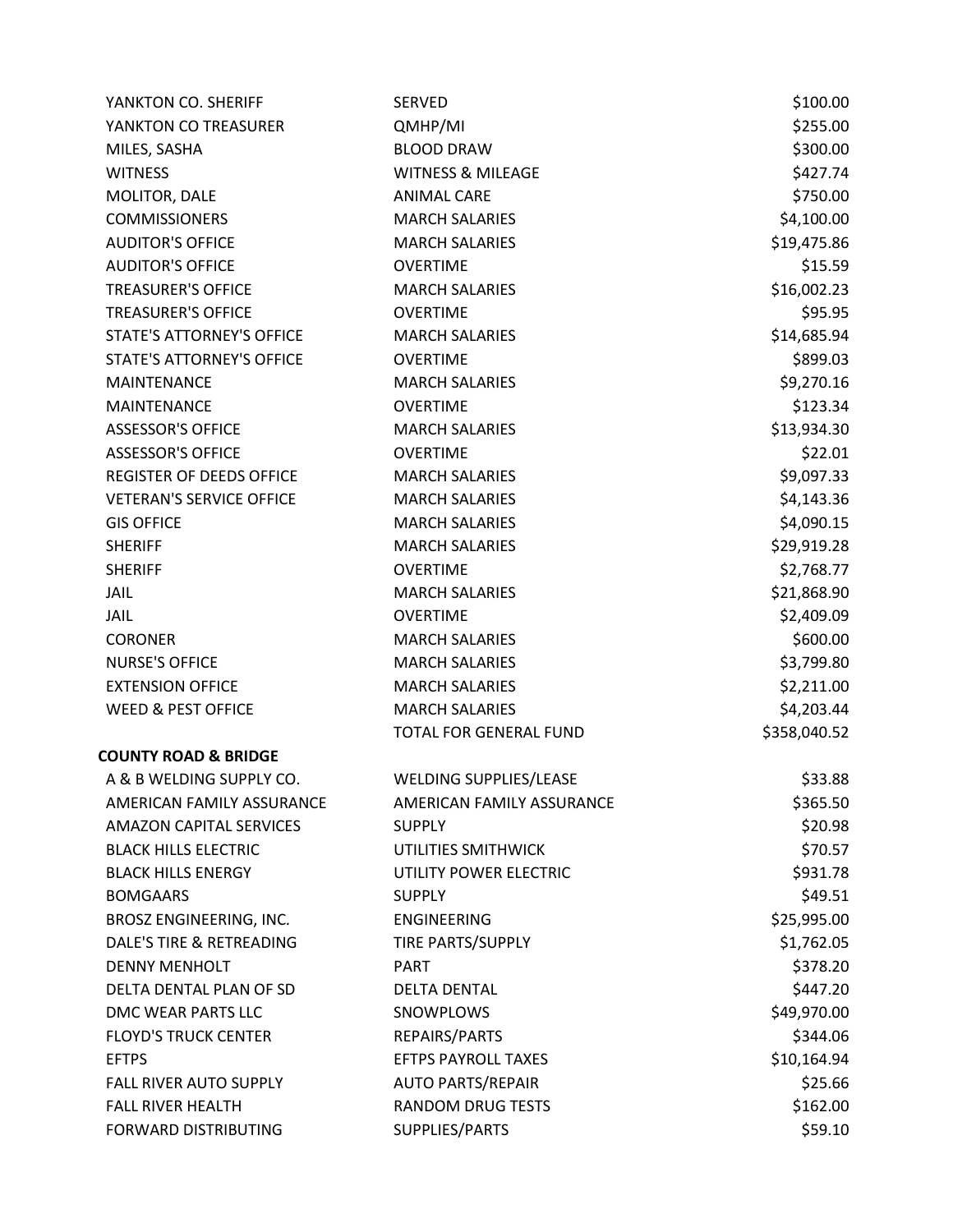| <b>GOLDEN WEST TECHNOLOGIES</b>       | SERVICE/NETWORK/SERVER                | \$8.50       |
|---------------------------------------|---------------------------------------|--------------|
| <b>GRANGAARD CONSTRUCTION</b>         | <b>ARGENTINE BRIDGE</b>               | \$95,488.54  |
| <b>GRIMM'S PUMP SERVICE INC</b>       | <b>PART</b>                           | \$132.00     |
| <b>HEAVY HIGHWAY FRINGE</b>           | <b>INSURANCE FEES</b>                 | \$135.00     |
| <b>HOT SPRINGS ACE HARDWARE</b>       | <b>SUPPLY</b>                         | \$92.87      |
| <b>HOT SPRINGS AUTOMOTIVE</b>         | <b>AUTO SUPPLY PARTS</b>              | \$885.21     |
| <b>IOWA LABORERS DISTRICT</b>         | <b>HEALTH INSURANCE</b>               | \$4,919.50   |
| LIUNA LABORERS LOCAL 620              | <b>UNION DUES</b>                     | \$162.00     |
| LITTLE FALLS MACHINE, INC             | <b>PART</b>                           | \$553.02     |
| <b>MASTERCARD</b>                     | <b>COUNTY CREDIT CARD</b>             | \$17.58      |
| <b>MAVERICK TIRE &amp; AUTO</b>       | <b>REPAIR</b>                         | \$242.51     |
| NELSONS OIL & GAS INC.                | <b>UTILITIES</b>                      | \$31,695.75  |
| NEWMAN SIGNS INC.                     | SIGNAGE                               | \$2,051.13   |
| RELIANCE STANDARD LIFE                | <b>VISION PLAN</b>                    | \$26.58      |
| RDO EQUIPMENT CO                      | <b>PARTS</b>                          | \$1,198.92   |
| SAFETY-KLEEN SYSTEMS, INC             | <b>SUPPLIES</b>                       | \$124.47     |
| SD DEPT OF TRANSPORTATION             | STATE COST SHARE ROA                  | \$393.11     |
| SD RETIREMENT SYSTEM                  | <b>SDRS CONTRIBUTION</b>              | \$5,221.06   |
| SEILER, RANDY                         | <b>CELLPHONE REIMBURSEMENT</b>        | \$161.30     |
| SD SUPPLEMENT RETIREMENT              | SUPPLEMENTAL RETIREMENT               | \$40.00      |
| UNITED WAY BLACK HILLS                | UNITED WAY DONATION                   | \$20.00      |
| <b>WESTERN FIRST AID &amp; SAFETY</b> | FIRST AID SUPPLY                      | \$149.64     |
| <b>HIGHWAY DEPARTMENT</b>             | <b>MARCH SALARIES</b>                 | \$42,079.64  |
| HIGHWAY DEPARTMENT                    | <b>OVERTIME</b>                       | \$2,648.31   |
|                                       | <b>TOTAL COUNTY ROAD &amp; BRIDGE</b> | \$279,227.07 |
| 911 SURCHARGE REIMBURSEMENT           |                                       |              |
| AMERICAN FAMILY ASSURANCE             | AMERICAN FAMILY ASSU                  | \$129.09     |
| <b>CENTURY BUSINESS LEASING</b>       | <b>COPIER LEASE AND USA</b>           | \$74.72      |
| <b>CREDIT COLLECTION BUREAU</b>       | <b>COLLECTIONS</b>                    | \$302.86     |
| DELTA DENTAL PLAN OF SD               | <b>DELTA DENTAL</b>                   | \$375.20     |
| <b>EFTPS</b>                          | <b>EFTPS PAYROLL TAXES</b>            | \$4,985.48   |
| <b>GOLDEN WEST TECHNOLOGIES</b>       | SERVICE/NETWORK/SERV                  | \$25.50      |
| <b>HEAVY HIGHWAY FRINGE</b>           | <b>INSURANCE FEES</b>                 | \$90.00      |
| <b>IOWA LABORERS DISTRICT</b>         | <b>HEALTH INSURANCE</b>               | \$2,706.00   |
| LIUNA LABORERS LOCAL 620              | <b>UNION DUES</b>                     | \$81.00      |
| <b>MASTERCARD</b>                     | <b>COUNTY CREDIT CARD</b>             | \$4,762.84   |
| <b>RELIANCE STANDARD LIFE</b>         | <b>VISION PLAN</b>                    | \$6.33       |
| SD RETIREMENT SYSTEM                  | <b>SDRS CONTRIBUTION</b>              | \$2,643.26   |
| <b>VERIZON WIRELESS</b>               | <b>CELL PHONE PLAN</b>                | \$41.91      |
| <b>DISPATCH</b>                       | <b>MARCH SALARIES</b>                 | \$19,675.46  |
| <b>DISPATCH</b>                       | <b>OVERTIME</b>                       | \$2,351.79   |
|                                       | TOTAL FOR 911 SURCHARGE REIMBURSEMENT | \$38,251.44  |
| <b>EMERGENCY MANAGEMENT</b>           |                                       |              |
| <b>EFTPS</b>                          | <b>EFTPS PAYROLL TAXES</b>            | \$1,560.22   |
| <b>GOLDEN WEST TECHNOLOGIES</b>       | SERVICE/NETWORK/SERVER                | \$8.50       |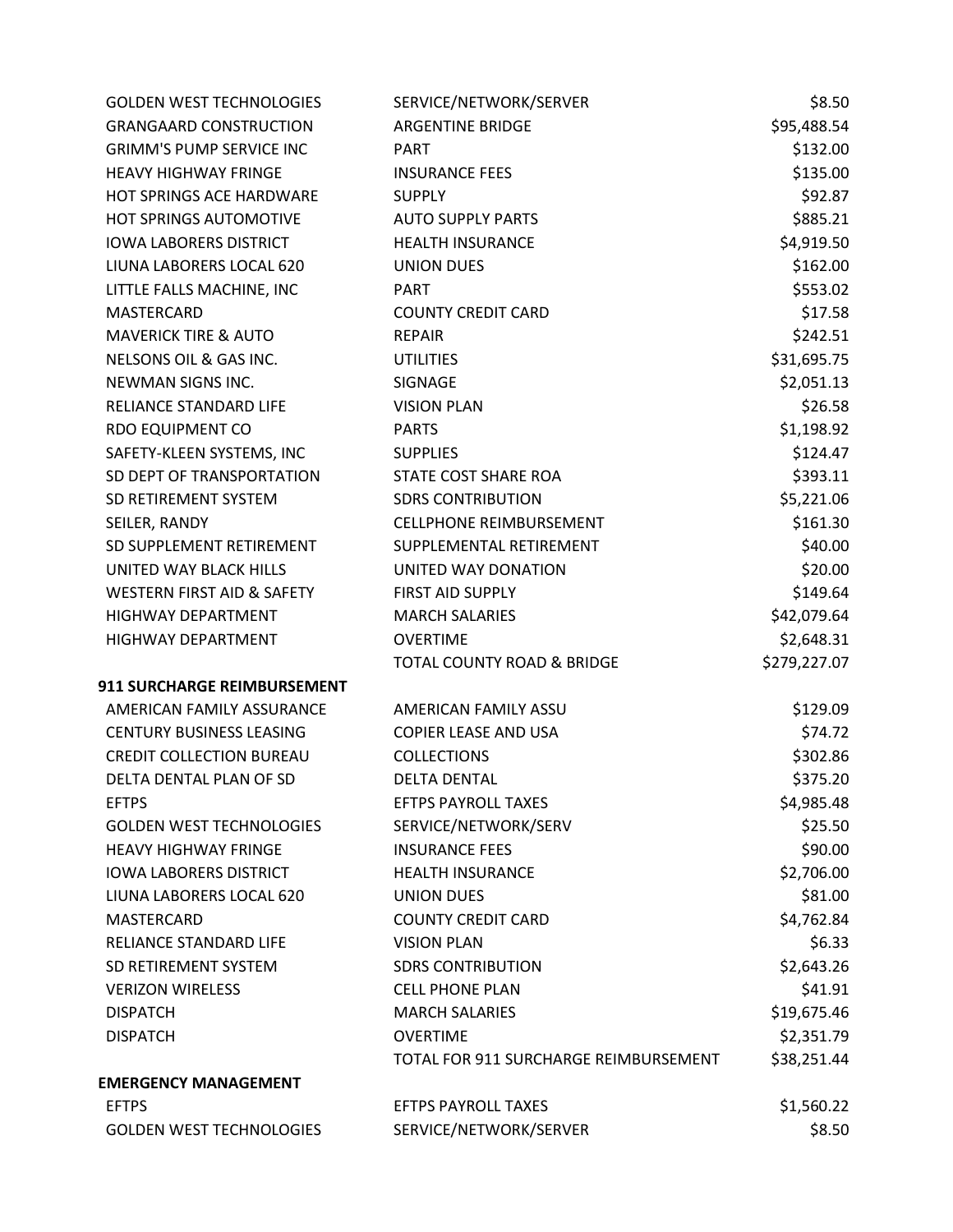| <b>MASTERCARD</b>               | <b>COUNTY CREDIT CARD</b>             | \$6.00       |
|---------------------------------|---------------------------------------|--------------|
| SD RETIREMENT SYSTEM            | <b>SDRS CONTRIBUTION</b>              | \$635.42     |
| <b>VERIZON WIRELESS</b>         | <b>CELL PHONE PLAN</b>                | \$83.82      |
| <b>BASTIAN, TRACY</b>           | <b>PILOT</b>                          | \$100.00     |
| FR EMERGENCY MANAGEMENT         |                                       |              |
| <b>OFFICE</b>                   | <b>MARCH SALARIES</b>                 | \$5,295.22   |
|                                 | TOTAL FOR EMERGENCY MANAGEMENT        | \$7,689.18   |
| <b>24/7 SOBRIETY FUND</b>       |                                       |              |
| <b>AMAZON CAPITAL SERVICES</b>  | <b>SUPPLY</b>                         | \$79.98      |
| <b>EFTPS</b>                    | <b>EFTPS PAYROLL TAXES</b>            | \$257.60     |
| 24/7 OFFICE                     | <b>MARCH SALARIES</b>                 | \$1683.50    |
|                                 | TOTAL FOR 24/7 SOBRIETY FUND          | \$2,021.08   |
| <b>M &amp; P RELIEF</b>         |                                       |              |
| SOFTWARE SERVICES INC           | SOFTWARE SERVICES                     | \$132.00     |
|                                 | <b>TOTAL FOR M &amp; P RELIEF</b>     | \$132.00     |
| <b>COURTHOUSE BUILDING FUND</b> |                                       |              |
| <b>BOMGAARS SUPPLY</b>          | <b>SUPPLY</b>                         | \$32.94      |
| <b>BUILDERS FIRST SOURCE</b>    | <b>SUPPLY</b>                         | \$245.81     |
| <b>HOT SPRINGS ACE HARDWARE</b> | <b>SUPPLY</b>                         | \$859.37     |
|                                 | TOTAL FOR COURTHOUSE BUILDING FUND    | \$1,138.12   |
|                                 | TOTAL PAID BETWEEN 3/18/22 AND 4/7/22 | \$686,499.40 |
|                                 |                                       |              |

Break was taken at 10:25 a.m. and the meeting reconvened at 10:30 a.m.

No public comment was heard.

Lily Heidebrink, Director of Equalization, met with the board. Motion made by Greenough, seconded by Cope, to approve travel for Heidebrink and Cody Romey to attend USPAP Course, April 26 through April 28, 2022 in Pierre, SD, the NCRAAO Conference, June 27 through June 30, 2022, in Deadwood, SD and the Vanguard Meeting, July 11 and July 12, 2022, in Chamberlain, SD and asked that the Director of Equalization provide a follow-up report.

Motion made by Greenough, seconded by Russell, to approve the following rural abatements:

Russell V Christensen Living Trust (1/2 Int), parcel #27000-00904-301-00, All of Section 30, TWP 9, Rg 4 (Including Govt Lots 1, 2, 3 & 4), partial amount for pay 2022, \$827.57. Re: Administrative error.

Jesse and Jamie Hartman, parcel #65070-00000-001-00, Cascade Mountain Ranches: Lots 3, Sub of tract W Sec 32 & 33, Twp 7, Rg 5 (6.644 Acres) partial amount for pay 2022, \$212.99. Re: Administrative error.

John H and Ellen Paulton, parcel #11000-00705-011-20, Tract 1 less Paulton Tract Half note Subd; less tract A of tract 1 of Half note subd; lest Lot 3 of tract 1, partial amount for pay 2022, \$1,980.13. Re: Late application for tax reduction program.

Motion made by Russell, seconded by Greenough, to approve the following city abatements: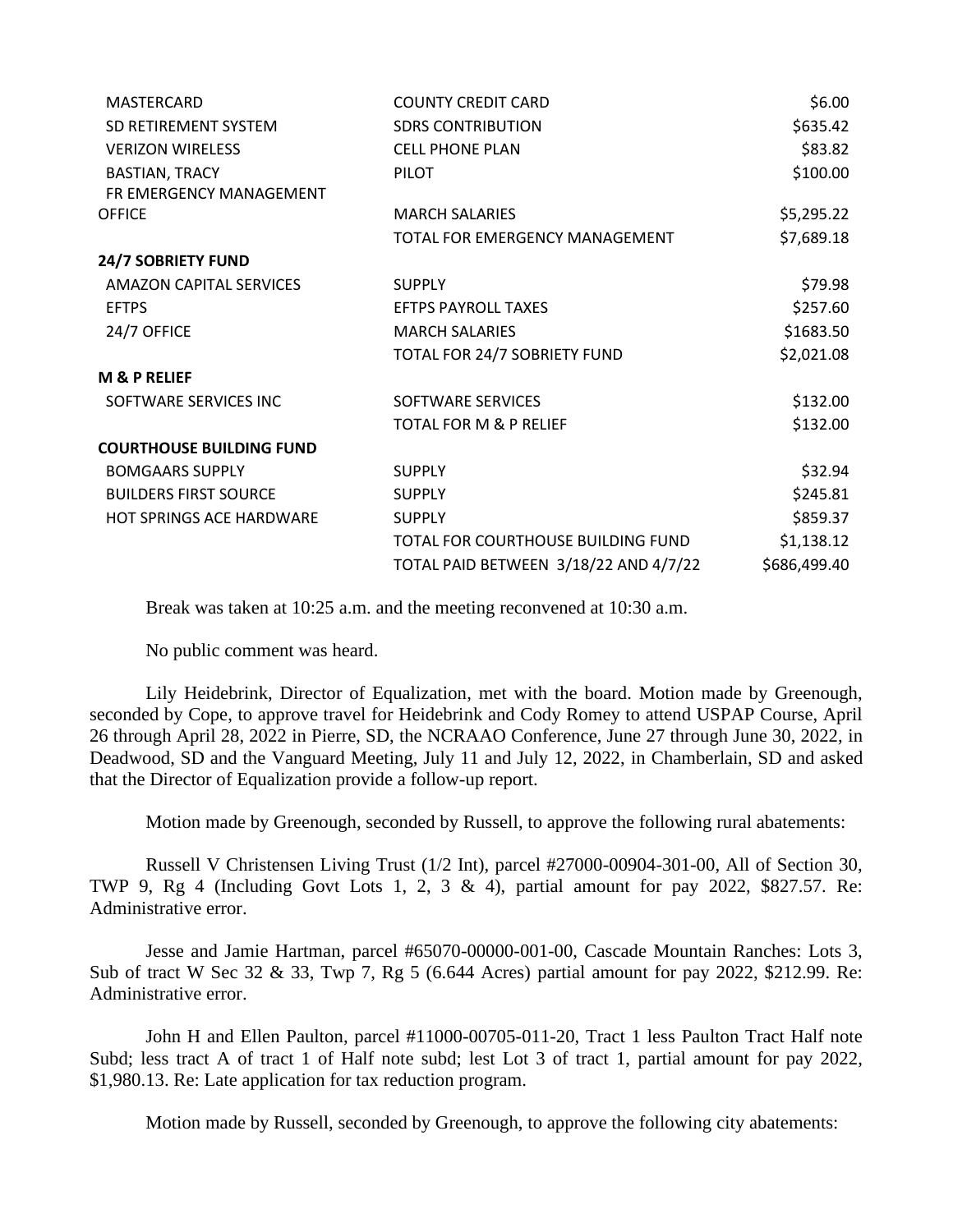City of Hot Springs, parcel #75220-00200-015-00, Cold Springs Addn to Hot Springs: Lot H, Blk 2, (FKA-Pt of lots 15 & 16, Blk 2), for pay 2022, pro-rated amount of \$98.10. Re: Property sold to the City.

State of SD – Dept of Transportation, PCN 028Z, parcel #75300-00100-001-00, Glattly Addn to Hot Springs: Lot 1, Blk 1, less lot H1, for pay 2022, pro-rated amount of \$1,753.28. Re: Sold to exempt entity.

State of SD – Dept of Transportation, PCN 028Z, parcel  $#75300-00705-133-10$ , Tract 43' x 47' x 50' x 47' in NW1/4SW1/4 (see deed for full metes & bounds), Less Lot H1, pro-rated amount for pay 2022, \$124.64. Re: Sold to exempt entity.

Val N Hirst, parcel #75112-00000-020-10, Back Nine Addn: Lot B9-20B, Sec 23, Twp 7, Rg 5 (.42 Acres), partial amount for pay 2022, \$2,468.71. Re: Late application for tax reduction program.

Jimmy Dean Gossel, parcel #75540-00100-000-00, Trimmer's Addn to Hot Springs: Parcel of Land 89.73 x 103.25 x 45.49 x 93, Blk 1N, 20' of Vacated Evanston Ave, Adjoining said lot, partial amount for pay 2020, \$369.41; and partial amount for pay 2021, \$346.54, in the total amount of \$715.95. Re: Late application for tax reduction program.

Alan F and Michelle L Stevens, parcel #75430-01200-001-00, Petty's Addn to Hot Springs: Lots 1, 2, 3, Blk 12, adjusted amount for pay 2018, \$68.00, for pay 2019, \$66.34, for pay 2020, \$71.97, and for pay 2021 \$71.74, in the total amount \$278.05. RE: Assessed for ½ vacated Street.

Karen Hillman and Benedict Scabby Face, parcel #81900-01979-000-10, mobile home on Lease site: 1979 16 x 76 Galliatin MH, Serial #CH3557, total amount for pay 2017, \$85.18, total amount for pay 2018, \$87.22, in the total amount of \$170.40. Re: Mobile home was sold and moved off parcel in June of 2016.

Heidebrink updated the Board that there will be 24 appeals, with 5 of them regarding ag land. Motion made by Russell, seconded by Greenough, to approve adding April 26, 2022 as an additional day for appeals if need be, starting the meeting at 9:00 a.m.

Discussion was held on pay 2023 valuations. Trish Ladner, SD House of Representatives, stated that there will be a meeting in Custer on April 19, 2022. There is a lot of discussion on Proposition 13. Ladner is on a committee for summer study on property taxation; the committee is trying to figure out various ways to change the taxes and possible solutions to the problem. The current drought situation for ranchers and farmers across the state is scary.

Sue Ganje, Auditor, met with the Board. Motion made by Allen, seconded by Cope, to approve training for South Dakota Election Equipment in Deadwood on April 28, 2022 and asked that the Auditor provide a follow-up report.

Motion made by Russell, seconded by Allen, to adjourn at 10:56 a.m.

/s/Joe Falkenburg Joe Falkenburg, Chairman Board of Fall River County Commissioners